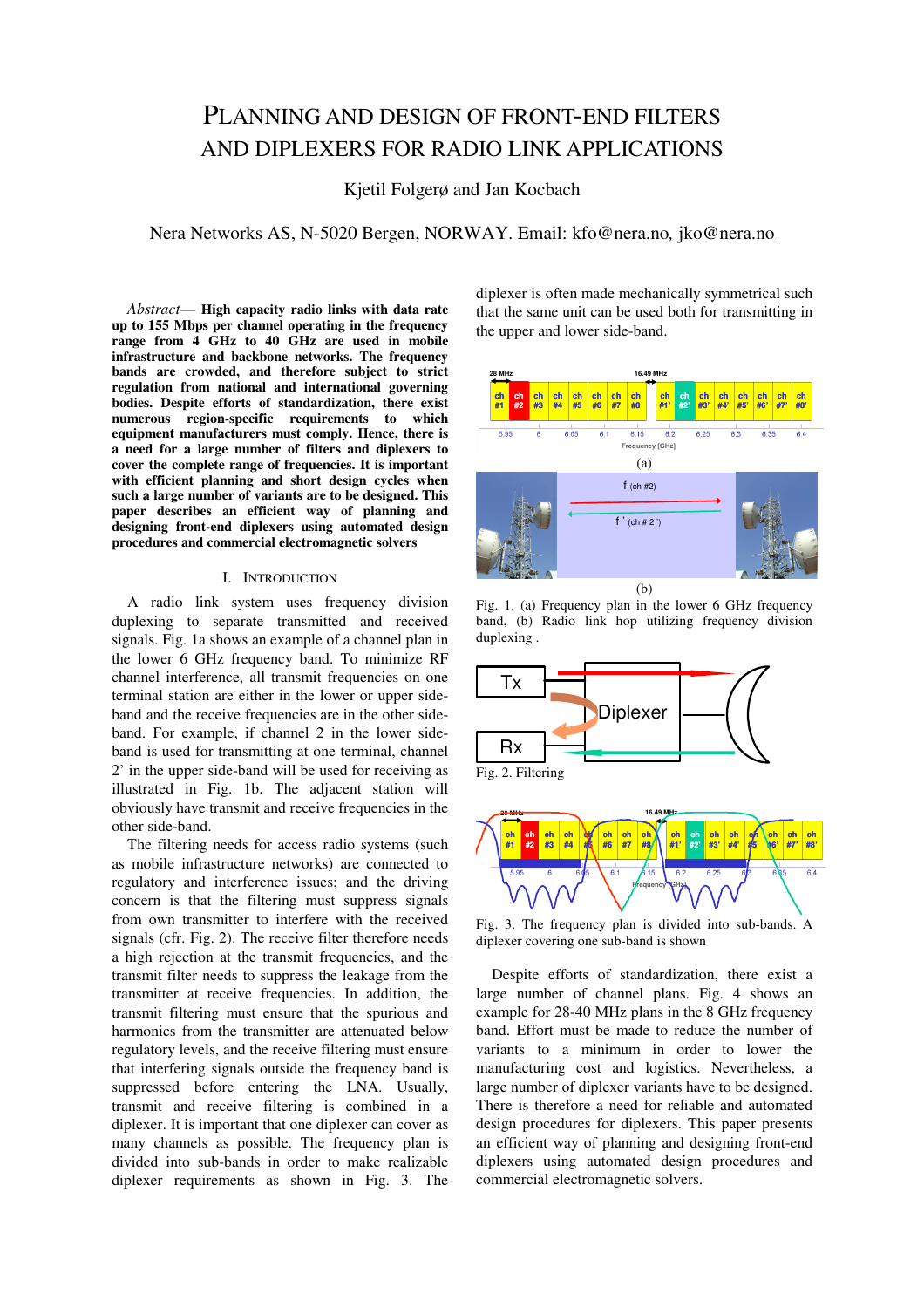

Fig. 4. Example of frequency plans (28-30 MHz plans in the 8 GHz frequency band). Division into diplexer subbands is also shown.



Fig. 5. Procedure for planning and designing diplexer variants.

## II. DESIGN APPROACH

The suggested planning and design procedure can be divided into the steps shown in Fig. 5. In the following we describe these steps in more detail.

#### A. Variant planning and performance evaluation

A first attempt of defining the diplexer variants for optimum coverage of the channel plans is done based on experience, or by simply guessing. Filter parameters (i.e. centre frequency, bandwidths, filter order and return loss) for various sub-bands are chosen (see example in Fig. 4), and the filters' responses are calculated using an accurate trained circuit model. If the requirements are fulfilled, we can proceed to the next step. If not, the filters' parameters need to be redefined, and new calculations must be made. This process is repeated until the requirements are fulfilled. It is obvious that a fast method of calculating the filter response is needed if numerous iterations have to be made. Further on, it is important that the response calculated is as close as possible to the response that can be realized. It is also important to consider practical issues such as temperature effects, tolerance influence and tuning margins already at this stage. Hence, effective planning of variants highly relies upon using reliable circuit

models instead of less accurate ideal models or timeconsuming full-wave simulations of complex filters. In the following section we describe such a reliable circuit model.

#### 1) Trained circuit model

The basic circuit model [1], [2] shown schematically in Fig. 6 consists of a chain of Kinverters and transmission lines with phase constant  $\beta$ and length *l*. The K-inverters  $K_{i,i+1}$  for the individual couplings are calculated directly from the filter specifications (i.e. centre frequency, bandwidth, filter order and pass-band ripple) [1], [2]. The phase  $\varphi_{i,i+1}$ for an ideal K-inverter is given as  $\varphi_{i,i+1} = \pm \pi$ .



Fig. 6. Circuit model

The K-inverters of the ideal circuit model is independent of frequency. In order to increase the accuracy of the model, a Taylor expansion is applied to the K-inverters and phases as a function of frequency to include the frequency dependency of the couplings in the circuit model;

$$
K(f_0 + \Delta f) \approx K(f_0) + \Delta f \alpha_f, \quad \alpha_f = \frac{\partial K(f_0)}{\partial f}
$$
  

$$
\phi(f_0 + \Delta f) \approx \phi(f_0) + \Delta f \kappa_f, \quad \kappa_f = \frac{\partial \phi(f_0)}{\partial f}.
$$

The expansion coefficients  $\alpha$  and  $\kappa$  are calculated from CAD simulation of the couplings. Typically, the frequency dependency (and the value of the expansion coefficients) will increase with increasing iris thicknesses. A similar Taylor expansion can also be applied to small changes in the dimensions, and this can be utilized to perform tolerance analysis in short time frames. More details are found in [3]. The trained circuit model can also be generalized to included conductor losses and temperature effects, but this is not described any further here. Fig. 7 illustrates that the ideal Chebychev response differs from the full wave simulations by approximately 8 dB at 16 GHz, while there is excellent agreement between the trained circuit model and full-wave simulations.

Fig. 8 shows an example of using the trained circuit model in planning of diplexer variants. The response of a diplexer including tolerances is calculated within a few seconds, and it can automatically be determined if the requirements are satisfied.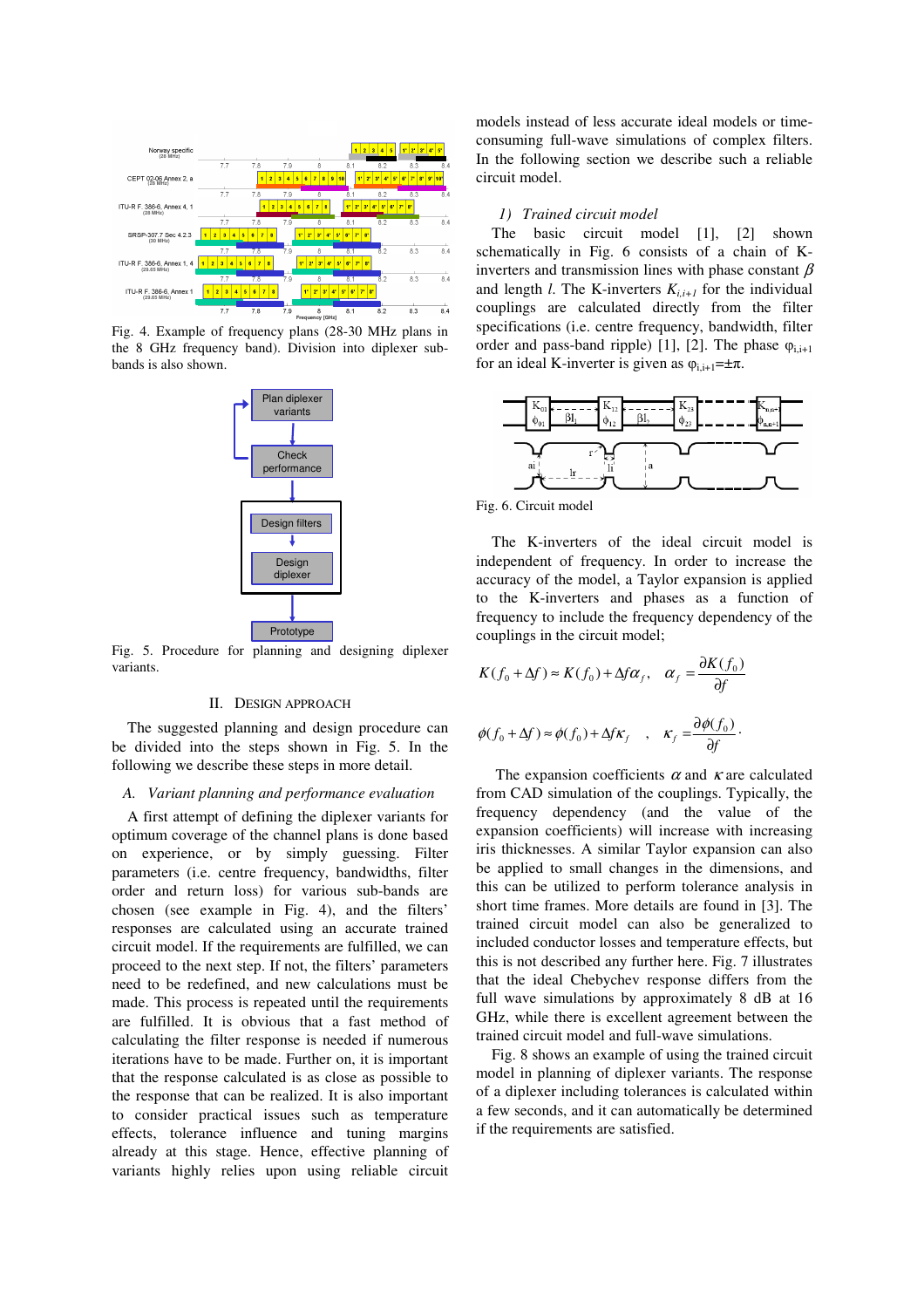

Fig. 7. There is excellent agreement between trained circuit model and full wave simulations.



Fig. 8. Fast estimation of diplexer response with the trained circuit model.

### B. Filter design

The next step in the process is to design the diplexers for each sub-band. The shape of the diplexer is first chosen based on the mechanical outline of the product. The two filters that constitute the diplexer are then designed independently to the exact shape wanted. The realization procedure may be divided into simple steps (see Fig. 9), leading to a design-process well suited for implementation as an automatic procedure on a computer. Each step involves the tuning of one dimension (coupling size or cavity length) in a simple waveguide structure until the simulated s-parameters fit the s-parameters of the representative circuit model. The waveguide structure is kept simple by only including the couplings and resonators that interact strongly, i.e. either a single coupling, a single cavity or two coupled cavities. Thus, even a 3D EM tool such as HFSS can be used for the design [4].



Fig. 9. Step-by-step illustration of the design procedure for an in-line direct-coupled inductive iris filter.

A fast convergence for each step is obtained because (i) the simulated substructure is very simple, (ii) only one variable is tuned, (iii) only one or a few frequency points are considered and (iv) the tuning goals are easy to achieve with few iterations. The procedure is described in detail in [4] and [5]. Here, we repeat the main steps for an in-line direct coupled filter:

- 1. Calculate the theoretical  $|S_{21}|$  for the couplings as reference values. Then simulate a waveguide with a single iris in a full-wave simulator (see Fig. 9) at  $a_0$ , and change the dimension of the iris until the simulated  $|S_{21}|$  equals the reference values.
- 2. Calculate the length of the cavities as

$$
l_r = \left(\pi - \frac{1}{2}(\phi_1 + \phi_2)\right) \frac{\lambda_{g0}}{2\pi}
$$

where  $\phi_l$  and  $\phi_2$  are the phases of  $S_{11}$  for the input and output coupling of the corresponding resonator, respectively, as found in step 1, and  $\lambda_{00}$  is the guide wavelength at  $\omega_0$ . Alternatively, simulate a cavity with a full-wave solver and tune the length of the cavity until the simulated  $|S_{21}|$ curve has a peak at the centre frequency  $\omega_0$ .

To meet the exact shape requirements of the filters, it is often required to use folded filters or filters with cross-coupling. A thorough description of the design process applicable for such filters is given in [5]. The method described has been fully automated using Matlab and the mode-matching/finite element program Wasp-Net [6]. Fig. 10 and Fig. 11 show examples of filters with a flexible shape that are designed automatically from specifications with this process.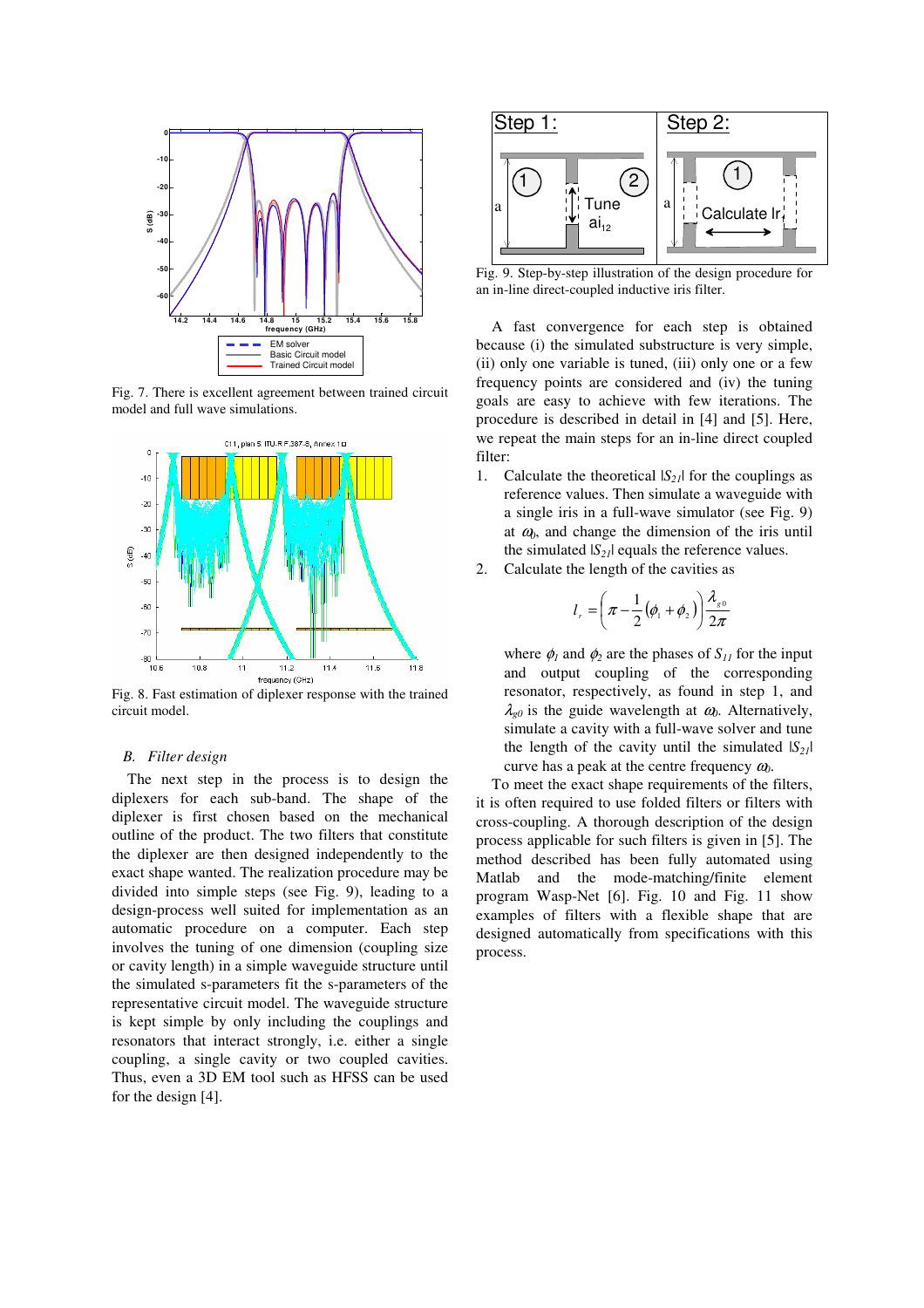

Fig. 10. Folded filter designed with the automated procedure



Fig. 11. Cross-coupled filter designed with the automated procedure

#### C. Diplexer design

Next, the two filters must be combined with a three-port junction to form a diplexer. The simplest diplexer design is achieved if a Y-junction is chosen [7], but in most cases there are strong mechanical restrictions on the shape of the junction such that Tjunctions are more applicable. The procedure for adapting separate filters and junction to form a diplexer is as follows

1. Connect the filters to the junction and adjust the distance between the filters and the junction until the reflection coefficients at the common port is optimized.

- 2. Adjust the two couplings and the length of the two resonators closest to the junction until the reflection coefficients at the common port is optimized.
- 3. Successively add adjacent couplings and resonators to the optimization variables, and adjust the dimensions until the return loss requirements are fulfilled.

Fast convergence is obtained if optimization is only done on the filters' transmission poles.

This method has also been fully automated using Matlab and Wasp-Net [6]. Fig. 12 shows measurements and simulations of a metal insert diplexer designed using this approach.

### III. EXAMPLE

Fig. 13 shows an example of a diplexer variant planned and designed using the approach described in this paper. It was found that a seventh order filter was necessary to cover 4 channels in the lower 6 GHz frequency plan. Temperature effects are taken into account but tolerance effects are neglected because diplexer tuning is used to account for mechanical inaccuracies in this case.

#### IV. CONCLUSION

Short time-to-market requires clever planning of diplexer variants and short (preferable automated) design cycles. In this paper we have shown that this can be achieved by using accurate trained circuit models and accurate CAD tools in combination with reliable design methodology.

#### **REFERENCES**

- [1] G. L. Matthaei, L. Young, and E. M. T. Jones, "Microwave filters, impedance-matching networks, and coupling structures," New York: McGraw-Hill, 1964 (Reprint Norwood: Artech House, 1980)
- [2] S. B. Cohn, "Direct-coupled-resonator filters," Proc. IRE vol. 45, pp. 187-196, 1957
- [3] K. Folgerø and J. Kocbach, "Yield-Driven Design of Direct-Coupled Waveguide Filters with Minimum Use of Full Wave EM Solvers" European Microwave Conf, Munich, October 2003
- [4] K. Folgerø, "Step-by-step procedure for design of waveguide filters with HFSS," Ansoft HFSS User Workshop, Los Angeles, January 2001
- [5] J. Kocbach and K. Folgerø, "Design Procedure For Waveguide Filters With Cross-Couplings ", IEEE MTT-S Int. Microwave Symp. Seattle, June 2002,
- [6] "Wasp-Net: Manual and design examples", Microwave Innovation group, Bremen, Germany, 2001
- [7] A. Morini, and T. Rossi , "Constraints to the optimum performance and bandwidth limitations of diplexers employing symmetric three-port junctions", IEEE Trans Microwave Theory Tech. vol 44, no 2, 1996, pp242-248